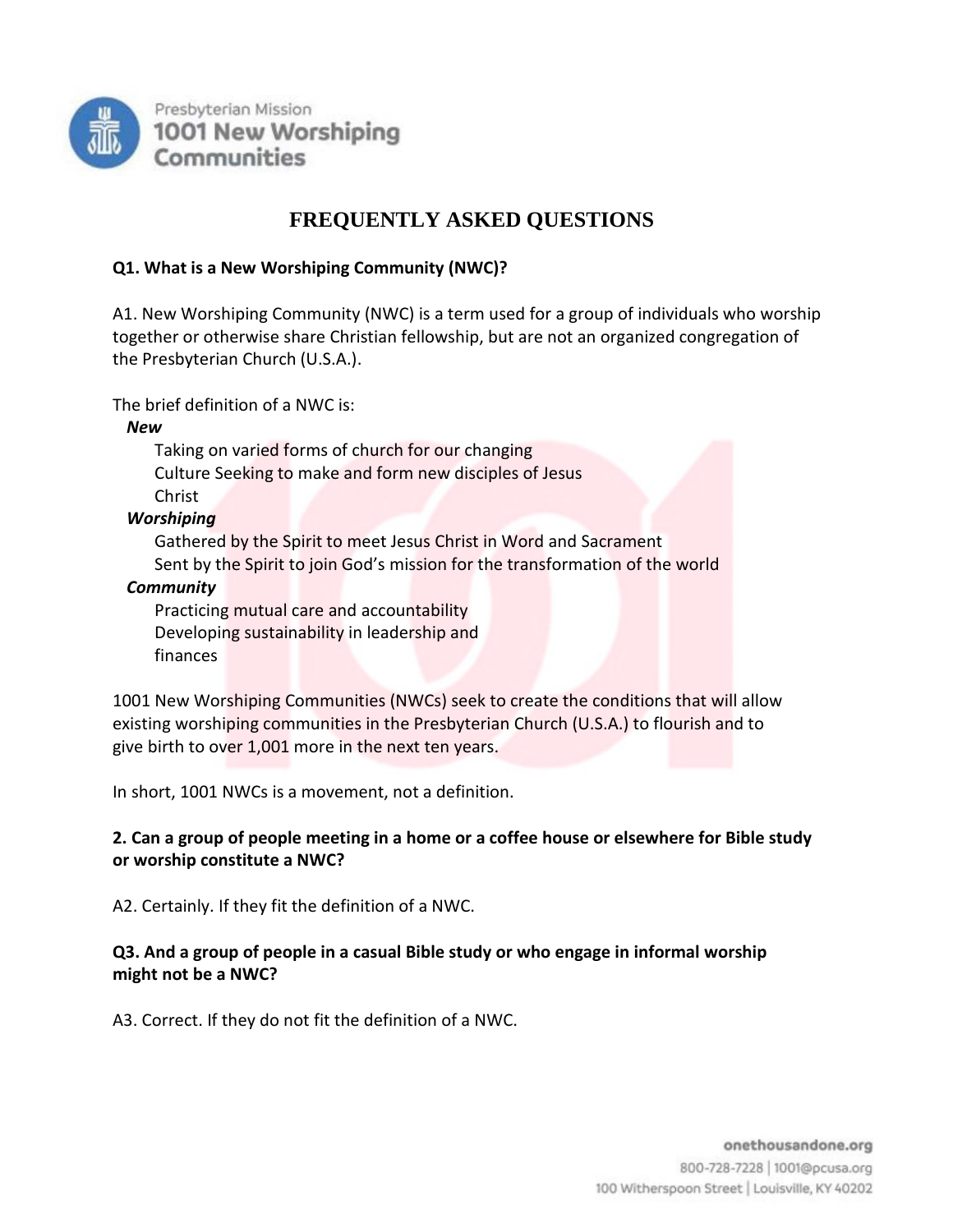# **Q4. What does the** *Book of Order* **say about NWCs?**

A4. The *Book of Order* does not define NWCs. It does, however, speak of "other forms of corporate witness" (G-1.0103) as well as "fellowship groups," "new church developments," and "other non-congregational entities" (see G-3.0301(b)). None of these entities are defined in the *Book of Order* but when they are developed and if they include worship they may be a NWC.

### **Q5. How does a NWC differ from a congregation?**

A5. The *Book of Order* defines a congregation as a formally organized community chartered and recognized by a presbytery as provided by our Constitution. (G-1.0103) A NWC is not a congregation as defined by the *Book of Order*. Even if a NWC is designated by a presbytery as a fellowship group or a non-congregational entity, it is still not a congregation.

### **Q6. How does a NWC differ from a New Church Development (NCD)?**

A6. Every NCD is a NWC, but not every NWC is necessarily a NCD. A NCD is more intentional about becoming a chartered congregation in the Presbyterian Church (U.S.A.). With the advent of 1001 NWCs, NCDs have become a subset of the NWC movement. NCDs typically are on a more traditional path toward membership and may end up looking more like existing churches. This does not mean they are not innovative and won't reach new people; it simply means they have more of a traditional arc to them and may require a higher level of funding if they have a full time organizing Pastor/Evangelist. From the outside, it may be hard to tell which NWCs are NCDs and which ones are not.

### **Q7. Are NWCs subject to the authority of the local presbytery or the** *Book of Order***?**

A7. This will vary with each NWC. Some NWCs may have no official connection with the Presbyterian Church (U.S.A.) and, therefore, are not necessarily subject to the authority of the local presbytery or the *Book of Order*. However, many will be connected to the Presbyterian Church (U.S.A.) through a particular congregation or presbytery, all with varying degrees of connection and oversight.

### *Session of a Congregation*

The session of a congregation has a responsibility to engage in "planning and leading regular efforts to reach into the community and the world with the message of salvation and the invitation to enter into committed discipleship" (G-3.0201a). Such responsibility may lead the session to create, launch, adopt, and/or support one or more NWCs. *Presbytery*

# A presbytery has a responsibility to "develop strategy for the mission of the church in its district" (G-30303a). Such responsibility may lead a presbytery to create, launch, adopt, and/or support one or more NWCs. A presbytery might also partner with the session of a congregation to support a NWC.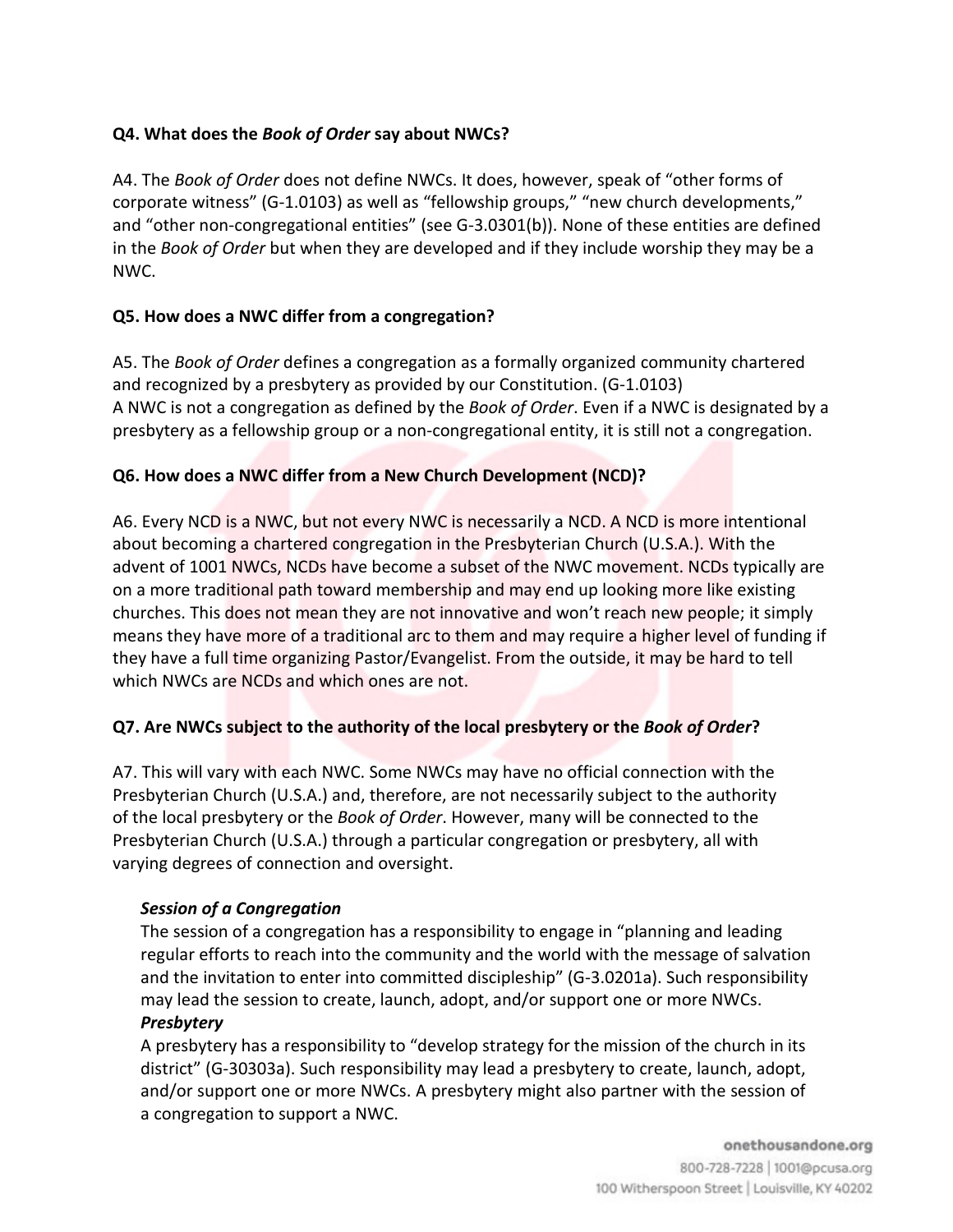# **Q8. Are teaching elders, ruling elders and members of the Presbyterian Church (U.S.A.) subject to the authority of their local presbytery or congregation if they are part of a NWC?**

A8. Individual teaching elders or ruling elders may be identified by a session or presbytery as someone to provide leadership in a NWC and, therefore, will have the approval of a session or presbytery to do so. All ruling elders and teaching elders, who provide leadership to a NWC, with or without the permission of a session or presbytery, are under the ecclesiastical jurisdiction of the Presbyterian Church (U.S.A.) council where their membership lies. Even if a NWC has no connection to the Presbyterian Church (U.S.A.), individuals involved in a NWC who are members of a Presbyterian Church (U.S.A.) congregation, are under the ecclesiastical jurisdiction of their congregation of membership.

# **Q9. Does the** *Book of Order* **map out the way a NWC to move toward becoming a Presbyterian Church (U.S.A.) congregation, if desired?**

A9. No. Presbyteries are empowered under the *Book of Order* to determine the mission of Jesus Christ within a geographic region and the Presbyterian Church (U.S.A.) gives presbyteries the creative power to determine their own processes and procedures for organizing individuals into a congregation. If a NWC wishes to become a formally organized congregation of the Presbyterian Church (USA), it should consult with the presbytery where the NWC is located.

# **Q10. Can individuals be baptized and receive the Lord's Supper as part of the worship life of a NWC?**

A10. If a NWC is affiliated in any way with the Presbyterian Church (U.S.A.), the NWC could be authorized by local session or presbytery to administer the sacraments.

The *Book of Order* notes that the session of a congregation has the responsibility to authorize baptisms and communion. (W-2.3011a. and W-2.4012). It also lists one of the responsibilities of a presbytery to authorize the celebration of the Lord's Supper…for "other forms of corporate witness established by the presbytery," (G-1.0103), as well to authorized the celebration of the Lord's Supper for "fellowship groups, new church developments, and other non-congregational entities meeting within its bounds" (G-3.0301b).

A non-Presbyterian affiliated NWC meeting in a Presbyterian Church (USA) church building must request permission of the Session as a part of the Session's responsibility for the use of the building in furthering the mission of the congregation. (G-3.0201c.)

A NWC wishing to administer the sacraments in worship should contact the presbytery for assistance.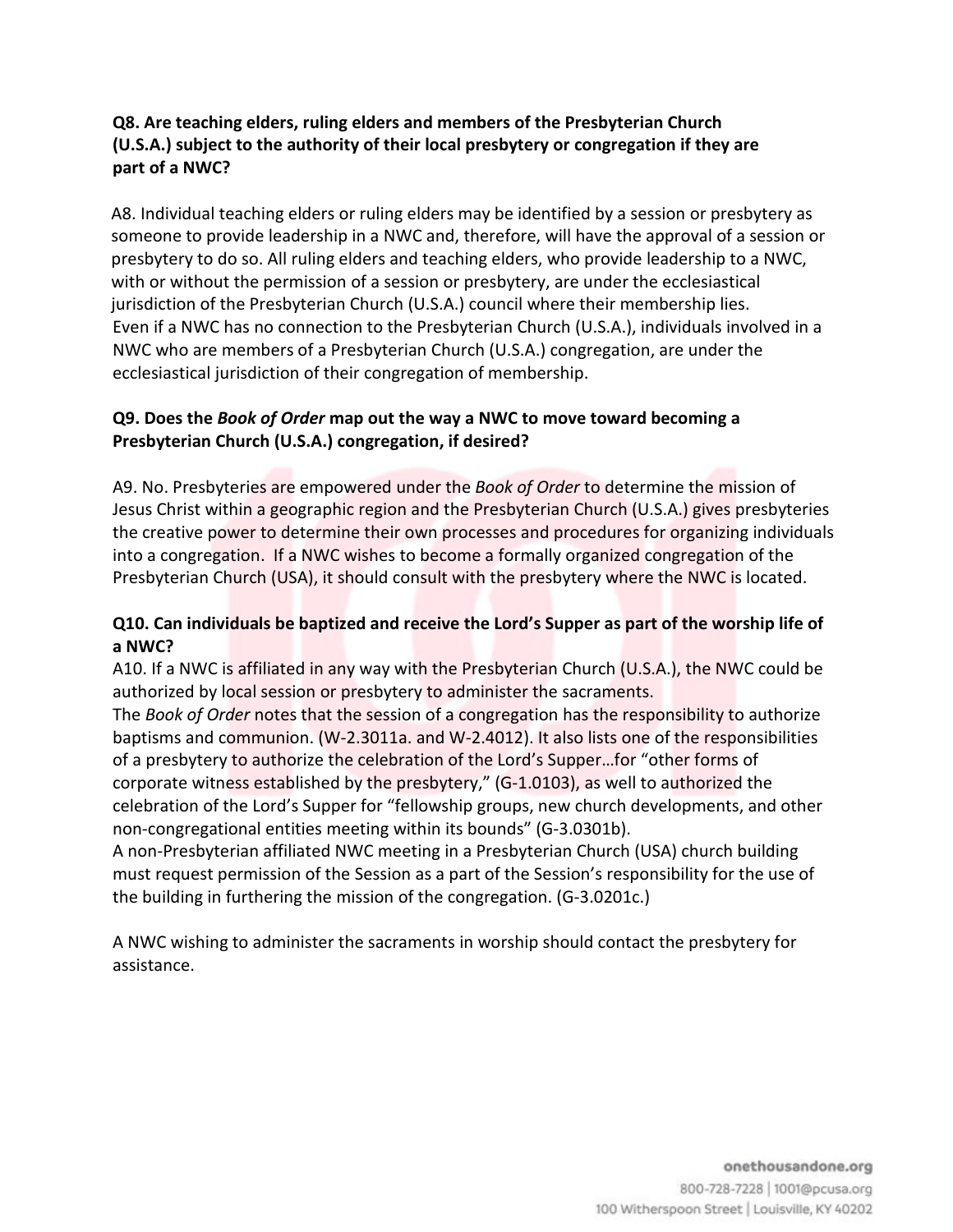**Q11. Our congregation has been approached by a non-Presbyterian NWC that wishes to affiliate with the congregation in order to borrow or rent space and facilities, but we are concerned about potential liabilities issues. What issues do we need to consider?**

A11. To begin with, a non-Presbyterian NWC is no different than any other informal group that seeks to use church property and buildings for meetings and events. Such groups may have no organization, no assets, and no insurance. Consider the following:

1. If you vet each group that uses your building, vet the NWC. If you have a user agreement or lease or other document which you ask other groups to sign, ask the NWC to do the same. As with any group who uses your property, it is advisable to let the group know about the rules that relate to use of your buildings. You should also discuss safety and security matters.

2. Make sure staff know who are the leaders of the NWC and make sure everyone is aware of the dates and times they plan to access your buildings. Make sure someone on staff is available to unlock doors and supervise the property when it is used by the NWC.

3.If groups who use your church space are required to pay a fee to defray the costs of maintenance and utilities, ask the NWC to pay a fee.

4. Inform your insurance company about which groups use your buildings and for what purpose and ask the insurer if it needs additional information about the NWC (or any other group). The insurer may want you to add the NWC as an entity covered by your policy.

5. Make sure you know who is supervising the NWC or its subgroups when they are on your property and ensure those leaders or supervisors know the rules of the property and who to contract and how for assistance. If the NWC programs or events include minors, ask for written confirmation that those who supervise the minors have undergone background checks.

6. Inform your session of the NWC's use of your property and allow the session to ask questions. If it is standard procedure for your session to approve the use of the property by third parties, have the session approve the NWC's use of your property.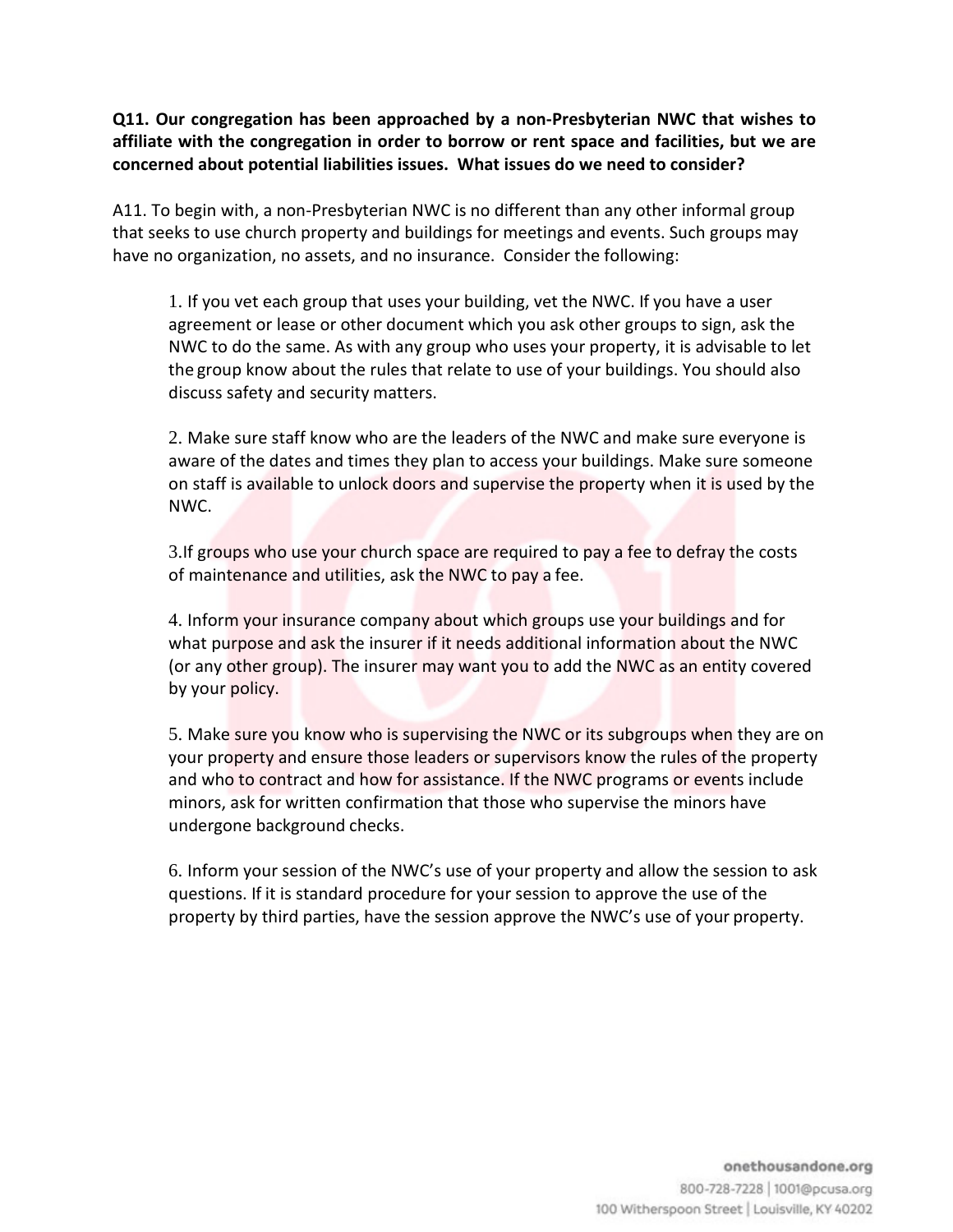### **Q12. What about the risk that someone from the non-Presbyterian NWC will get injured on our property?**

A12. That risk is no greater with a NWC than with any other loosely formed group without assets or insurance. All outside groups who use your property for meetings and events should be asked to comply with your rules for use of the property and should be asked to follow your rules on safety and security. If you have not done so, speak with your insurer about safety and security rules and use of your property by non-members and outside groups. Ask a leader of the NWC to review a lease or use agreement and have it signed by the recognized leaders of the NWC on behalf of the group.

# **Q 13. Does a NWC automatically become a congregation by regularly using our church property for worship?**

A13. No. As noted above, a NWC does not become a Presbyterian Church (U.S.A.) congregation until it enters into a covenant approved by a presbytery.

# **Q14. Are NWCs required to keep records, such as minutes and financial reports?**

A14. Once they come under the jurisdiction of a presbytery, the presbytery will inform the NWC what records it should maintain. Under the *Book of Order*, the presbytery has the right to review records of a NWC.

# **Q15. Can a NWC use the Presbyterian Church (U.S.A.) name and seal in its name, symbols, on its web site, and elsewhere in its materials?**

A15. NWCs should consult with the Office of the General Assembly. The seal of the Presbyterian Church (U.S.A.) is a registered trademark and copyrighted. Each congregation and council may use the seal without receiving prior permission. Any other use requires prior approval by the Office of the General Assembly.

<http://oga.pcusa.org/section/departments/department-stated-clerk/seal/>

**Q16. A NWC affiliated with our congregation meets in the homes of its members. We are concerned because a member of the NWC or one of their children could become injured at a residence during a meeting and sue our church claiming that we support the NWC and had a duty to make the house safe and prevent injury.**

A16. A Presbyterian NWC made up of members of a congregation will be under the session's mission and worship responsibility and guidance including the congregation's insurance carrier.

A Presbyterian NWC organized by a presbytery as a new church development, fellowship, or non-congregational entity will need to negotiate with the presbytery over insurance coverage.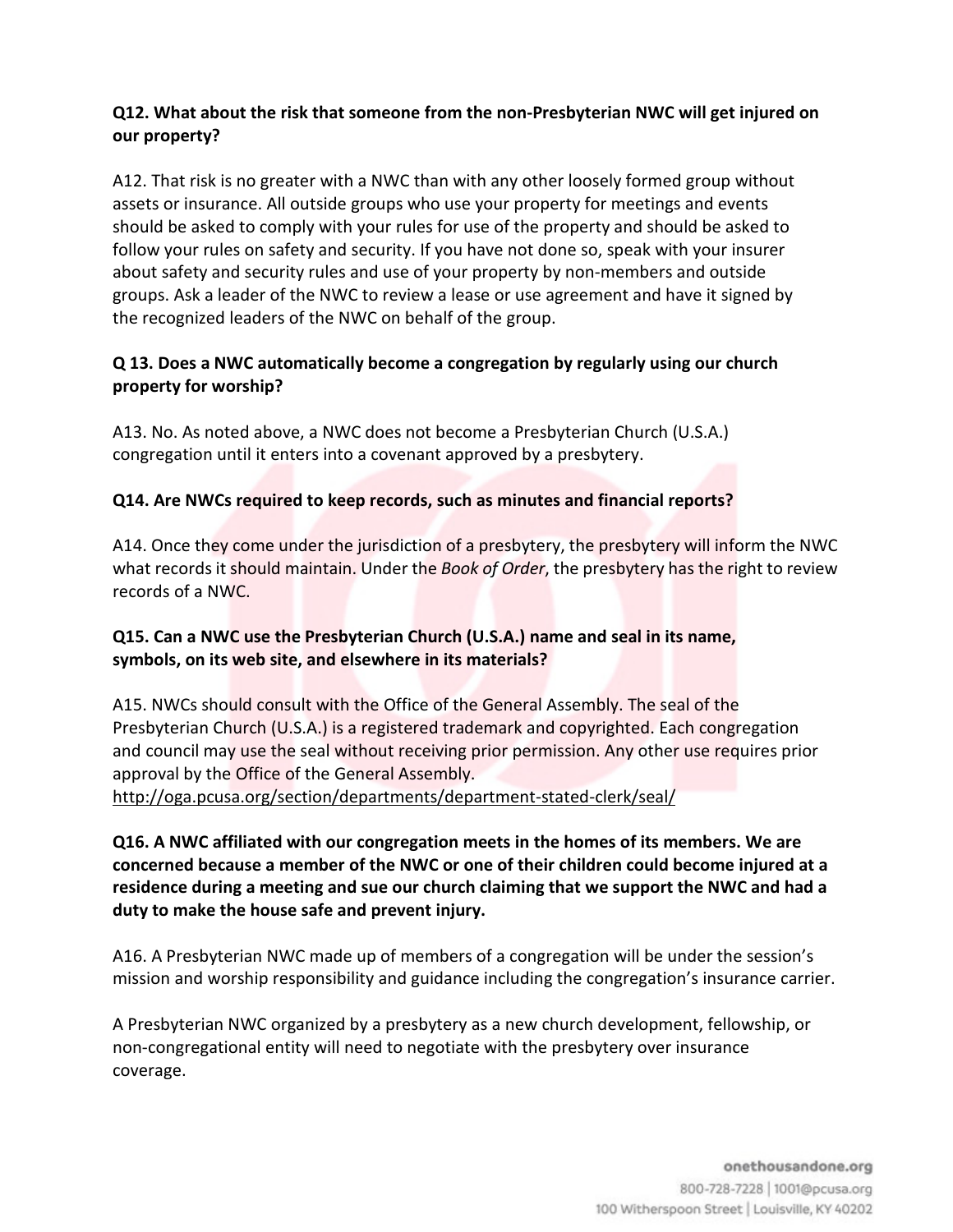### **Q17. Is a NWC a tax-exempt organization?**

### A17. It depends.

Scenario A: If a NWC is an unincorporated mission program of a Presbyterian Church (U.S.A.) presbytery or church (i.e. officially recognized and under the jurisdiction of the presbytery or session), its activities are tax-exempt and tax deductible contributions related to and for the use of this mission program may be made to the presbytery or church which is tax-exempt based on inclusion in the Presbyterian Church (U.S.A.)'s federal group ruling evidencing 501(c)(3) status for included bodies.

Scenario B: If a NWC is incorporated separately from a presbytery or church but is affiliated with a presbytery or church in a manner that provides the presbytery or church with control and supervision of the NWC's programs and finances, the NWC may apply for inclusion in the Presbyterian Church (U.S.A.)'s federal group exemption. If the NWC qualifies for inclusion, it will be added to the Presbyterian Church (U.S.A.)'s federal group ruling and be tax-exempt for federal purposes. If an incorporated NWC does not qualify for inclusion in denomination's group ruling, it may secure tax-exempt status via the Internal Revenue Service on its own behalf if it so chooses and is deemed to qualify.

Scenario C: If a NWC does not fall into either of the scenarios above, it is not tax-exempt based on any relationship with a Presbyterian Church (U.S.A.) council. The NWC may secure tax- exempt status via the Internal Revenue Service on its own behalf if it so chooses and is deemed to qualify.

#### **Q18. How do donors to a NWC get a receipt evidencing a tax-deductible contribution?**

A18. Contributions made to and for the use of a tax-exempt,  $501(c)(3)$  entity may receive a receipt evidencing the donation from the body which holds the exemption. For example, if your NWC is an unincorporated mission program of a Presbyterian Church (U.S.A.) presbytery or church, donations would be made to the presbytery or church and the presbytery or the church would issue the appropriate receipt. If your NWC is a tax-exempt entity, it should issue appropriate receipts to donors.

# **Q19. My NWC needs a federal employer identification number ("EIN") to open a bank account. May it use a church or presbytery's EIN?**

### A19. It depends.

Scenario A: If a NWC is an unincorporated mission program of a Presbyterian Church (U.S.A.) presbytery or church (i.e., officially recognized and under the jurisdiction of the presbytery or session), any gifts made for the NWC are gifts to the presbytery or church. The presbytery or church will be the owner of the bank account and its EIN will be used. The account may be an account designated for the NWC program which holds monetary gifts restricted to the NWC program.